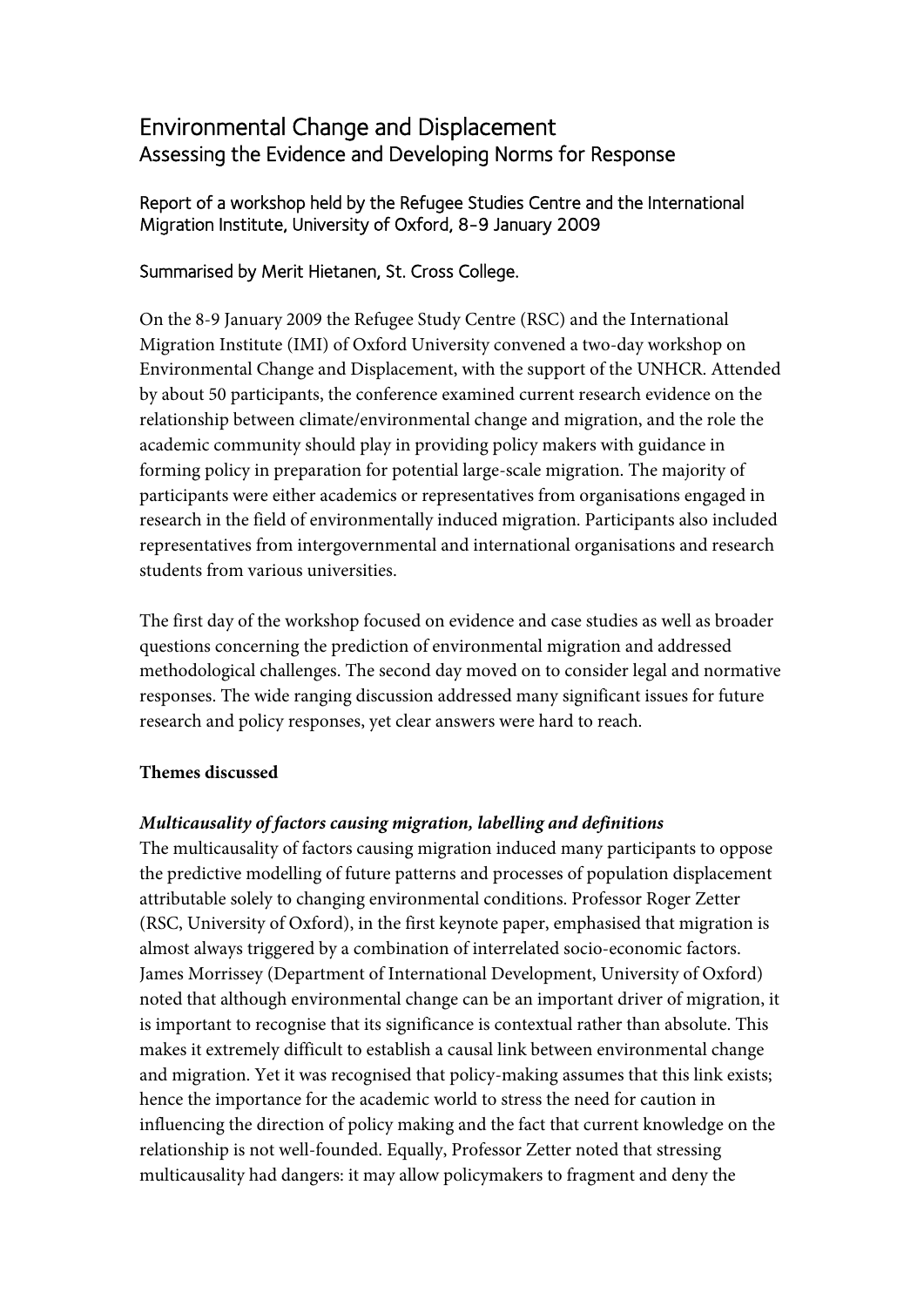responsibility to protect the rights of migrants, in particular diminishing the rights of refugee claims under existing norms and legal instruments.

Professor Zetter showed how the environmental migrant has been conceived as subject of policy and how policies in turn have shaped the label of 'environmental migrant'. By transforming the subjects and their capabilities, our preformed conceptions of the label shape the expectations we have and thus the policies constructed. Labelling people can have powerful implications on the subject and François Gemenne (University of Liège) argued that trying to isolate specific reasons for why people migrate, carries the risk of categorising migrants in ways which may neither represent their 'reality' nor provide the a sound basis for policy making.

Oliver Bakewell (IMI, University of Oxford) raised similar objections questioning whether we should be focusing on environmental migrants at all: he argued that we should avoid making such categories since all migrants have rights and vulnerabilities which need to be addressed. He questioned the existence of a purely 'environmental migrant' due to the multicausality of factors, and saw it as unjustified to create exceptionalism of rights to certain migrant groups. However, Simon Addison (RSC, University of Oxford) expressed concern that a lack of focus on the causes of migration and attempts to provide definitions makes it hard to pose viable research questions and thus limits the capacity of research to provide much needed understanding of migratory processes.

#### *Forced versus voluntary migration and environment*

Another important, and related, issue discussed was where environmental migrants sit upon the spectrum of 'forced' versus 'voluntary' migration. This issue raised a number of contradictory contributions which confirm the limited amount of research-based understanding of the relationship between environmental change and migration.

Only in certain clear-cut cases, such as sea level rise, is there an unquestionable element of force where the environmental factor can be said to be the most dominant in triggering migration. This is also the only case where Professor Etienne Piguet (University of Neuchatel) saw the possibility of a direct causal connection that would allow for measurement.

Professor Zetter, amongst others, argued that there are methodological and conceptual challenges in seeking to judge or to measure whether environmental migrants are forced to leave or not, and how strongly people will resist this force. Not least, the multicausality argument is relevant here. Conversely it is plausible that most people impacted by environmental degradation will not migrate for a variety of reasons. Some, such as the very young and the elderly will be less able to migrate, and those who do migrate are expected to move only over relatively modest distances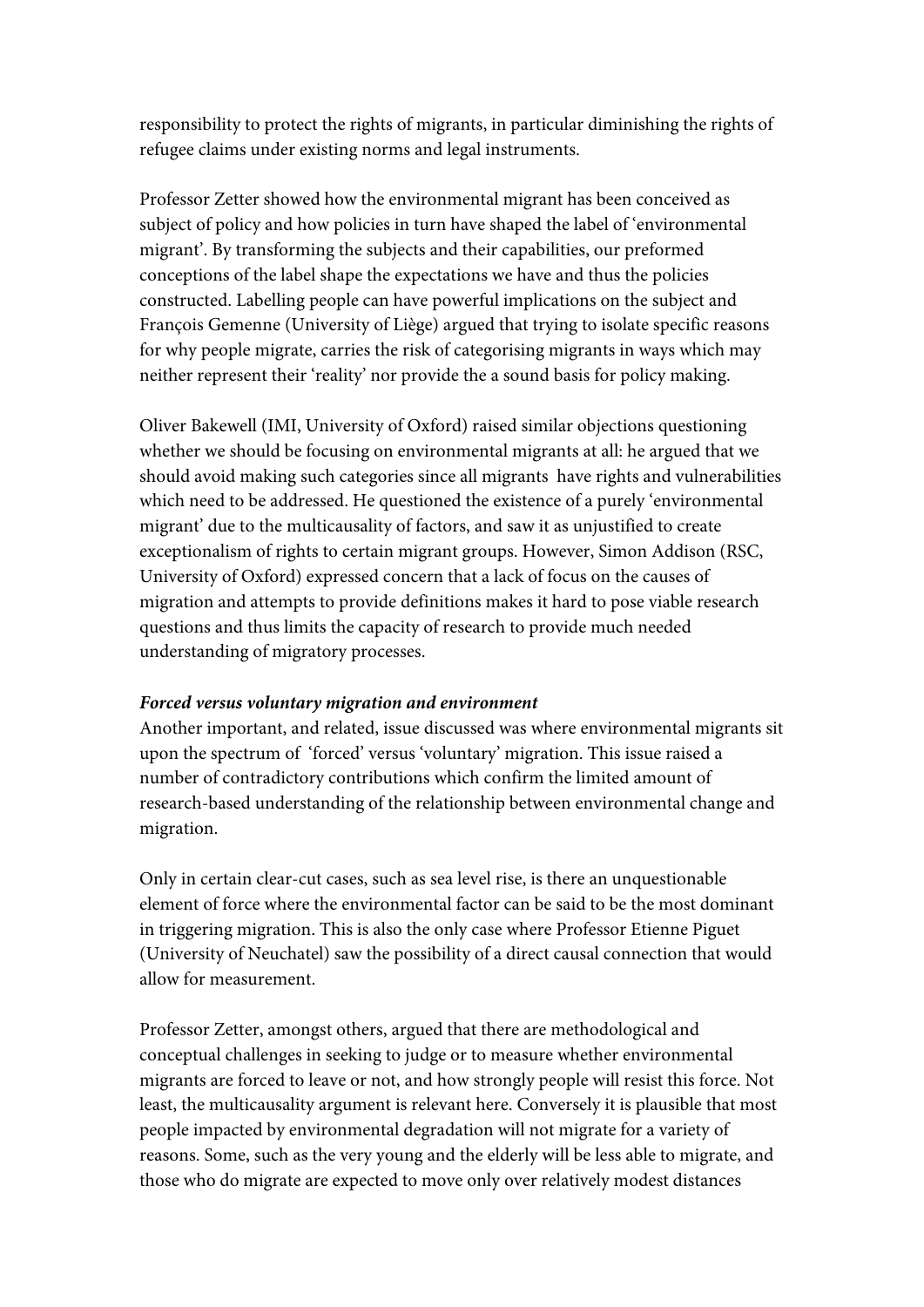within countries and regions. Some participants believed strongly that people would not move unless there were severely deteriorating circumstances.

Conversely, again, migration could also be seen as a solution and a proactive response to change. Migrants should not be perceived as passive movers but rather as active agents: as Gemenne's evidence indicated, some people want to move. However, the capabilities of these agents are limited, since their vulnerability is often a critical factor and the scope to protect their rights is currently very limited.

#### *Distribution of responsibility, adaptation and protection*

The question of responsibility was touched upon but answers were hard to find. From one perspective, the burden of environmental migrants was concentrated in the global south, but the responsibility was seen to lie with the global north as the main contributor to climate change. Yet within the North responsibility was seen to carry high disparity. Protection was accepted as a rights-based issue, where environmentally-induced migrants in the global south have the right to expect protection from the North, which has produced the problem.

However, according to Chloé Vlassopoulos (University of Picardie) the responsibility is often difficult to pinpoint partly due to institutional barriers that allow shifting blame and migrants tend to fall in to the gaps. Professor Piguet suggested the possibility of measuring the level of impact each country has had on climate-change (the extent of the carbon footprint) in order to identify a 'quantum' of responsibility for migrants to be allocated and distributed among them. Concurrently, Karin Boschert (German Advisory Council on Global Change) highlighted the importance in having the developing world on board, but also the challenge emanating from countries like China which are recognised to be both 'victims' and perpetrators simultaneously.

Numerous forms in which responsibility could be carried out were identified. Alexander Betts (Department of Politics and International Relations, University of Oxford) proposed a form of burden-sharing linked to cost-effectiveness and efficiency. On occasion it might be wiser for a county with a stronger ability to produce funds to finance the resettlement of a number of migrants in another country that is capable of allocating the resettlement but unable to afford it. However, Vikram Kolmannskog (Norwegian Refugee Council) reminded the participants that a dollar will always buy more in Africa than say, in Norway, which might lead to the North paying themselves out of the problem.

The body to direct this protection was not identified. Jeff Crisp (UNHCR) brought insights from the UNHCR's perspective on the protection of environmentally induced migrants. Although 'environmental refugee' is not accepted terminology, resource competition, pressure from interest groups, stakeholders and NGOs and the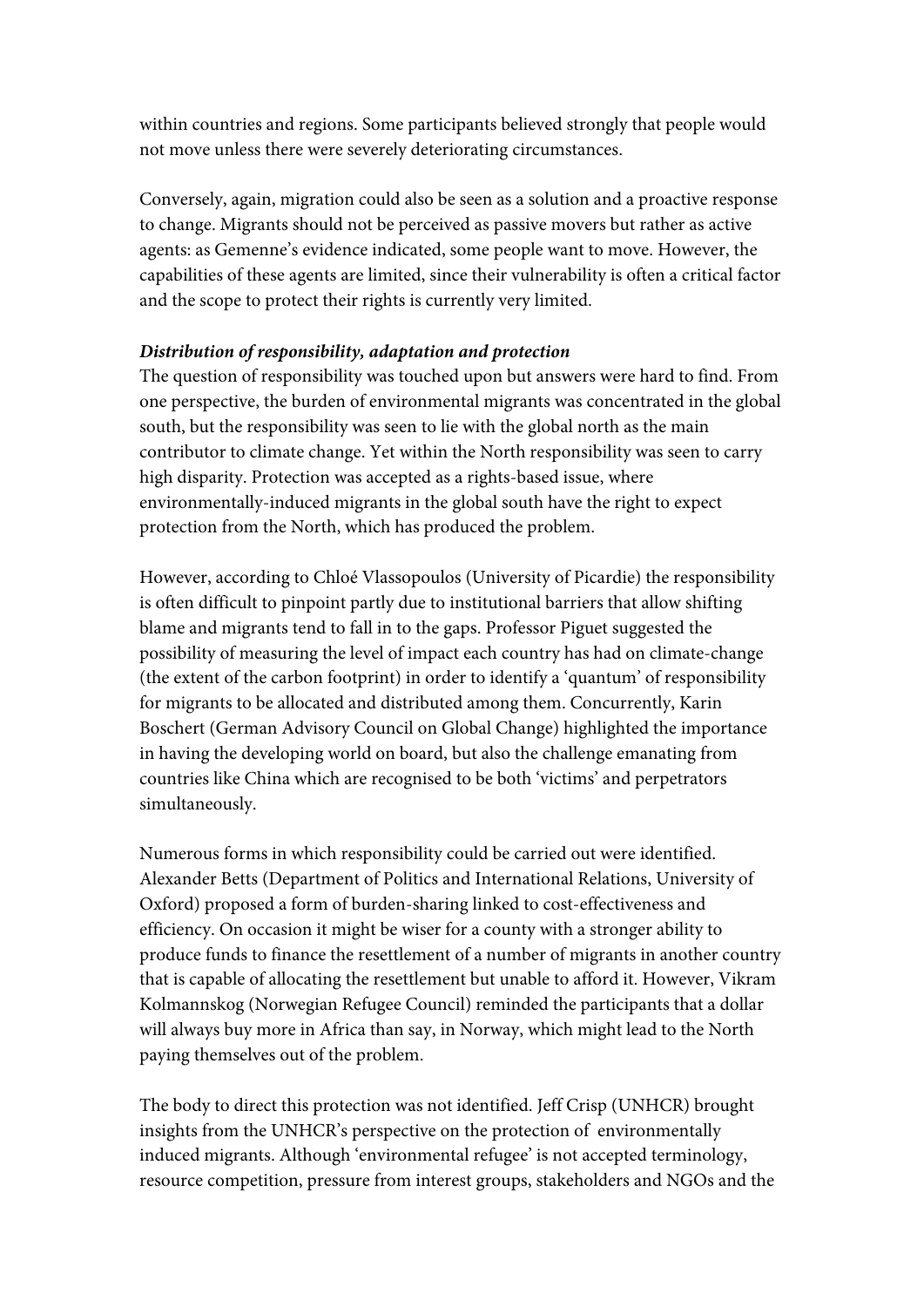personal interest of the United Nations High Commissioner for Refugees Antonio Guterres have increased the involvement of UNHCR in the area of environmental migrants and generated the publication of a policy paper on the matter. Victoria Metcalfe (UNOCHA) reminded participants that her organisation is already responsible for considering the protection of people displaced internally (within nation states) due to climate change and Michèle Morel (University of Ghent) argued that 'soft law' on IDPs (e.g. The Guiding Principles on Internal Displacement) was gradually changing into international customary law. Vikram Kolmannskog in fact, argued that environmental migrants could be protected within existing legal frameworks for protection if certain gaps could be filled, particularly on cross-border movements, and if international acceptance could be granted for the application of these norms to the environmentally displaced.

Participants stressed the need for provisions for those who stayed behind – the majority in situations of incremental environmental change – either because they choose to do so or because they have no other choice. They might be the least fortunate, the old, the ones suffering from illness and the most poor, who are unable to leave as the study introduced by Koko Warner (UN University), Frank Laczko (IOM) and Francois Gemenne suggested. Often their livelihoods were bound to their locality and their land, which might make it impossible or complicated to leave. However, their livelihoods might be less sustainable if their local community gets dispersed or depleted by out-migration.

In this context, Petra Tschakert's (Pennsylvania State University) study introduced Glenn Albrecht's term *solastalgia,* describing a sense of homesickness experienced while still living at home. Since environmental degradation and the emigration of the community gradually changes people's surroundings, staying becomes an experience of transformation as well. Those who remain may become increasingly vulnerable: increased insecurity caused by new environmental conditions precipitates the need for clear plans for their protection. Exposure and sensitivity of socio-economic systems to climate change needs greater understanding and mitigation responses, as argued by Douglas Bardsley (University of Adelaide), who also identified a number of adaptation strategies within which migration was but one possible response. He, like other participants, stressed the need to empower local communities to plan and manage their local complexity. Craig Johnson (University of Guelph & Tyndall Centre) explored similar ideas on how to reduce the vulnerability of the most poor to climate disasters by building resilience through crop diversification, technological innovations or insurance programmes and market-based strategies which might incentivise people to migrate away from highly vulnerable environments.

#### *Prediction and methodological issues*

Professor Piguet, in the second keynote paper, provided an overview of current research methodologies. From this evidence he concluded the following. Firstly, the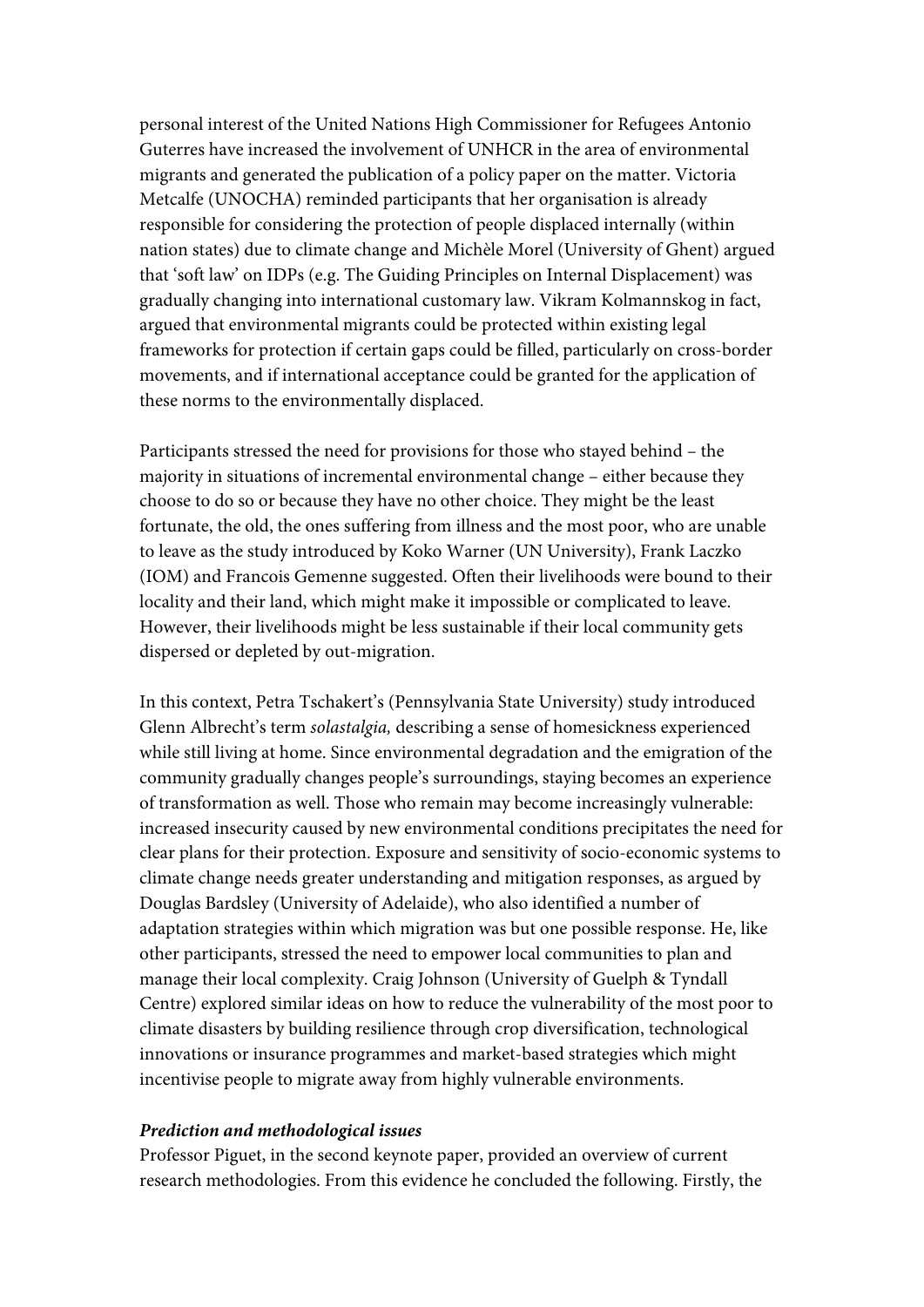various socioeconomic indicators of the propensity to migrate because of changing environmental conditions vary according to the situation. The evidence suggests that households in similar situations respond in different ways to factors promoting migration. Therefore it is very difficult to measure accurately the choices people will make in the face of environmental degradation. An overview of current research suggests that migratory decisions are also highly linked to cultural and economic conditions as well as state policies and possible conflicts, which might also be triggered by environmental factors.

Second, much current research is focused on migration; the question should be reframed as most people are expected to stay behind. Even so the validity of this prediction needs also to be questioned.

Third, not only are people's reactions hard to operationalise, the consequences of actual climate change are also uncertain. Some geographical hotspots with the highest risks of impact can be isolated. But the risks are multiplied due to the combination of poor living conditions, environmental destruction and lack of options where to resettle. Yet the research evidence suggest that we know little about the time-scale, the locations and with which consequences of climate change will have large scale migrational impacts.

The workshop included a number of presentations which highlighted the challenge of predicting the consequences of climate change and the incidence of hotspots for vulnerable populations. Richard Taylor (Stockholm Environmental Institute) outlined a model in which historical records of vulnerability in hotspots could help to understand the future risks of humanitarian crises from changing environmental variables. Lezlie Morniere (University of Arizona) presented a study on the relationships between various factors which drive migration to reveal important historical patterns that can contribute to early warning and facilitate disaster risk management. Koko Warner, Franck Laczko (IOM), Francois Gemenne, Oscar Alvarez Gila (University of Oxford) and Virginia Lopez de Maturana (University of Basque Country) introduced the EACH-FOR research project of 22 case studies, where qualitative research conducted via interviews has attempted to assess how people make the choice to migrate or to stay. Petra Tschakert's (Pennsylvania State University) study looked at similar questions as well as the triggers behind the psychological factors contributing to the decision to migrate or to stay.

Quantitative research was seen to be useful particularly in contributing to a learning process of the methodological issues that are confronted whilst conducting such study. Similarly, they can be a source for identifying ethnographic research opportunities as noted by James Morrissey. But Professor Piguet reminded participants that quantitative predictions are impossible due to a number of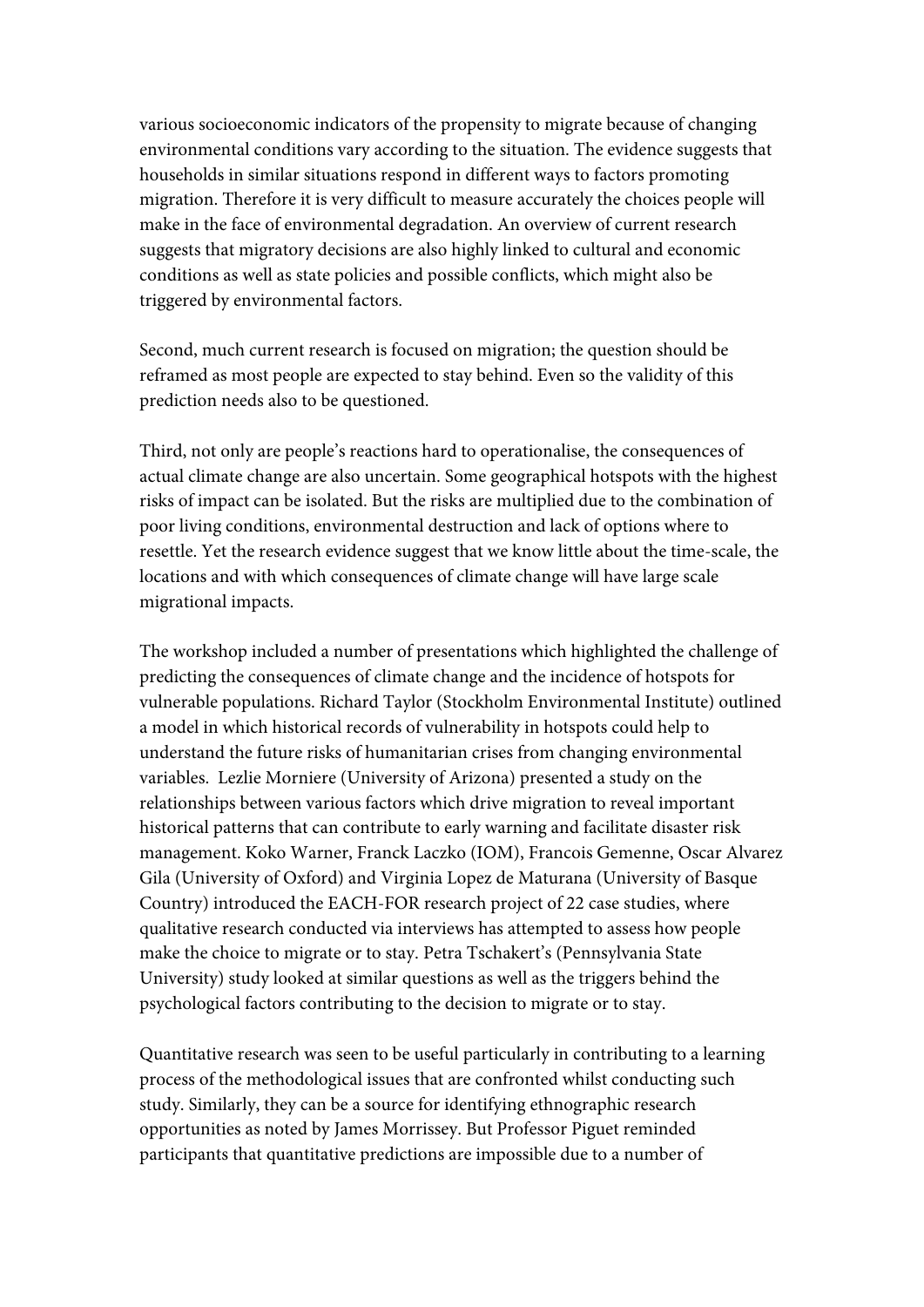methodological issues which generate inaccuracies in the search for solid answers to questions about environment-induced migration.

Regardless of the methodological issues, participants remained highly sceptical of the possibilities of deriving effective policies on the bases of current research. Although valuable methods exist, Simon Addison pointed out the difficulty in reconciling the predictions of climate change with the paucity of responses at the local level. Francois Gemenne also emphasized the fundamental role of the state in who may migrate.

In terms of the need for more local level understanding , micro-level cases study was seen as the best way for creating useful knowledge and understanding. However, the challenge was to build wider generalisations, as confirmed by the EACH-FOR study. This programme encountered methodological issues, for example in terminology, where the meaning of 'environment' varies linguistically and culturally requiring new approaches of enquiry. Tom Downing (Stockholm Environmental Institute) also proposed multi-level analysis bringing in the relationship of the micro and macrolevel.

However, research and policy can be seen to create negative impacts on the community under study. Francois Gemenne noted that research might induce a form of *solastagia* where a community is labelled as having environmental problems which did not exists from their own experience and perceptions. This may cause negative or inappropriate responses by the communities and may undermine their own adaptive capacities. Peter Rudiak-Gould (ISCA) reminded participants of similar harm in the Marshall Islands - an image of the islands as 'doomed to sink' leading the residents to feel their homes and culture have been written off. This has produced a lack of interest in development, adaptation or projects to fight environmental degradation.

#### *Conclusions from Workshop Conveners*

Roger Zetter concluded with three reflections on the workshop:

- A clear concern raised at the workshop related to 1) how the research community has so far constructed its 'policy messages', and 2) how research evidence has so far been interpreted by policy makers. Is there a danger that was evidence-based policy making was being replaced by policy-based evidence making? The research community needs to exercise more caution in presenting claims about the relationship between environmental change and migration, and to find ways of presenting the complexity of the relationships that are accessible and meaningful to policy makers.
- He emphasized the challenge of constructing appropriate methodologies and analytical approaches. These need to encompass a wide scale from the microlevel analysis of livelihood, adaptation and migration strategies in relation to